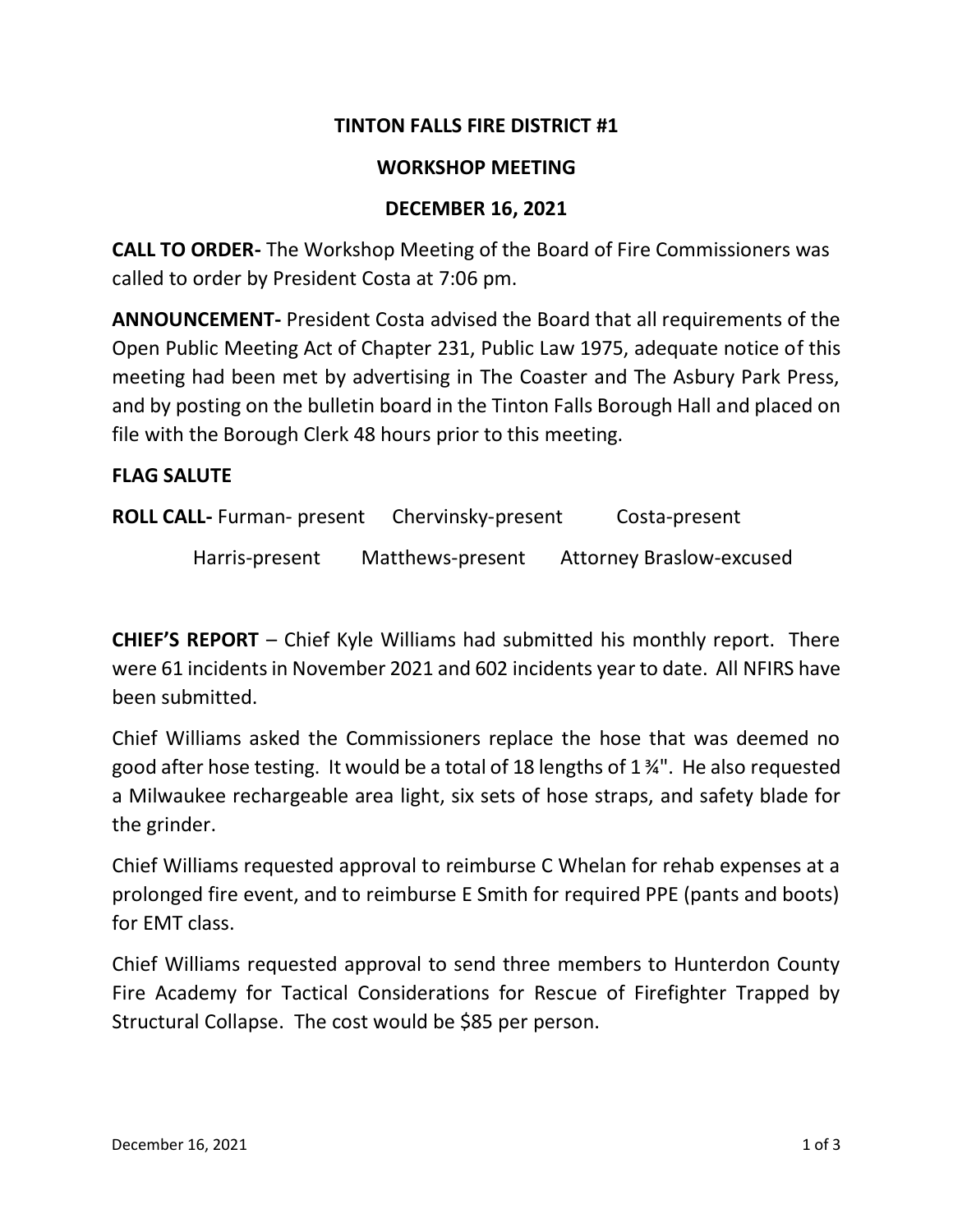Chief Williams requested approval to send up to eight District members to Fireground Considerations by Capt. Bobby Eckert on February 5, 2022 hosted by the Western Monmouth Mutual Aid Assocation. The cost would be \$240 for a table of eight.

Utility 2-88 needs new brakes and the Chief requested the vehicle to be sent for service of same.

The elected officers were as follows:

Station 2:

Chief Kyle Williams

Captain Michael Scott

Lieutenants Casey Whelan and Kyle Gibson

Station 3:

Chief: vacant

Captain Reggie Wright

Lieutenants Joseph Keselica and A. Houlton

# **DEPUTY CHIEF'S REPORT** – No report submitted

**NEW BUSINESS –** Discussion held on vacant Deputy Chief's position at Station 3. Discussion in reference to line officers, policies and state requirements. Can this position be filled by a person from Station #2. There is a person in mind, but would this be approved by the Commissioners? Discussion on live burn training, yearly required training and the District policies. This will need to be investigated and may need a resolution to approve the Deputy Chief.

**Budget** - The accountant, Kathy Strack, was on the phone and reviewed the changes to the 2022 budget. This is only the budget introduction and it can be amended if something significant comes up.

The President stated that the District will be looking to purchase 16 portable radios utilizing 2021 funds. He asked that the fire companies review the budget before the next meeting.